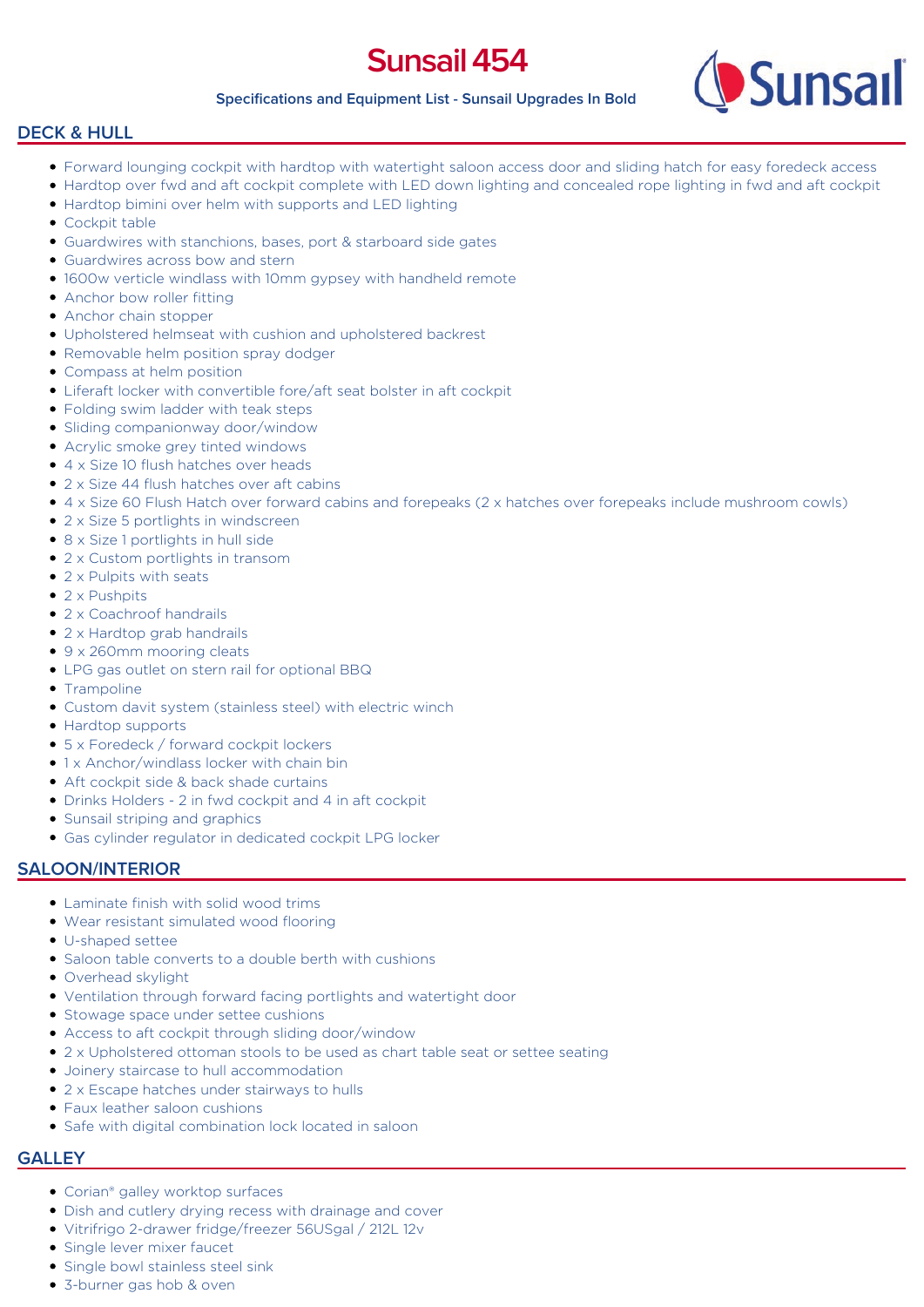- Gas solenoid shut-off valve with control at switch panel & warning light at cooker
- Separate garbage bin locker
- Stowage space in shelf lockers
- Stowage under floorboards
- 1 x Pot storage drawer below oven
- 4 x Galley drawers
- Spice / condiment drawer
- Outboard galley shelf with microwave

## **NAVIGATION CONSOLE**

- Chart table with stowage locker under hinged lid
- **Stainless steel backrest railing**

#### **CABINS x 4**

- Wear resistant laminate flooring
- Double berths: Fwd bunks (56in / 1.42m x 84in / 2.15m)
- Double berths: Aft bunks (59in / 1.50m x 80in / 2.05m)
- Bedside table (aft cabin only)
- Bedside cave locker inboard (forward cabins only)
- Hanging locker with lower shelf
- Indirect LED lighting
- 2 x Stowage drawers under bunk (only 1 drawer in aft cabins)
- Transom portlight in aft cabins
- Large open shelves
- Large hull window incorporating portlight and pleated blind
- Laminate finish with solid wood trims

## **HEAD COMPARTMENT x 4**

- Overhead roller blinds for privacy in combination with roller bug screens
- Washbasins with basin mixer and Corian top
- Under-basin locker with toilet roll holder
- Vanity locker with mirror
- Double towel rail and ring
- Sliding head door with coat hook
- Dedicated trash can locker
- Shower compartment complete with lever mixer and adjustable shower rose
- Shower sump with automatic drainage system
- Large bowl electric marine toilets in each head with individual holding tanks

## **PORT FOREPEAK**

- Port forepeak includes mattress, Air conditioning, A/C electric outlet, 2 USB Ports, Fire Extinguisher
- Forepeak shelf with fiddle
- Hatch shade
- Inboard storage locker with shelves
- Ply base with access hatch into bilge
- **LED light**
- Access through deck hatch hatch only. No bulkhead access to interior

## **STARBOARD FOREPEAK**

- Wash basin with faucet & mirror
- Electric head with dedicated holding tank
- Shower with shower curtain and automatic sump drain
- Access through deck hatch hatch only. No bulkhead access to interior
- Stainless steel access ladder
- Hatch shade
- LED light

## **ELECTRICAL INSTALLATION**

- Concealed overhead rope lighting
- LED lights throughout
- 12v DC switch panel
- 1 x 12v Outlet socket at the switch panel
- 1 x 12v outlet socket at helmstation
- 2 x Double USB outlets at chart table
- 1 x Double USB outlets at switch panel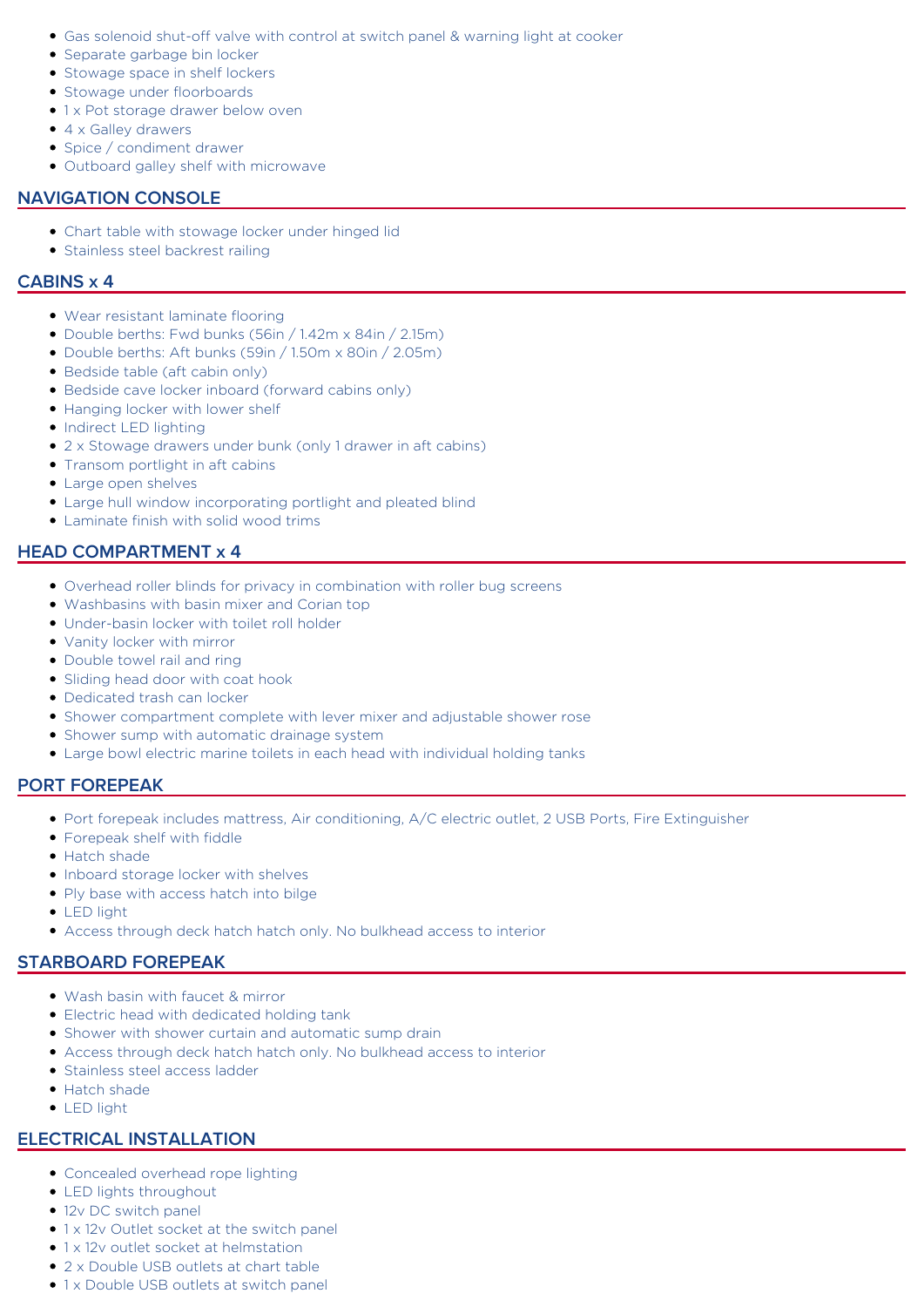- 1 x Double USB outlets in each cabin
- 2 x Fuel tank gauges at helm position
- 2 x Ammeters at helm position
- 1 x House battery isolator switch
- 2 x 125Ah alternators, standard with engines
- Raymarine Instrument Package: Includes color autopilot display, 9" Multifunction display, Colour instrument and Remote buttons at Helmstation. With depth & wind transducer.
- VHF at Switchpanel & additional VHF handset at helm
- 110v or 220v hard wired shore cable, includes 2 heavy duty 30amp shore power line, AC switch panel, and AC double outlets in cabin, galley and at switch panel
- Fusion Marine Stereo with docking station in saloon. Includes Bluetooth, USB & AUX connectivity
- 2 x Speakers in saloon and aft cockpit
- Wired stereo remote control at helm station
- 2 x External speakers in forward cockpit with wired remote and amplifier
- Garmin C10 forward facing Camera
- Battery charger 60amp
- 9kW Generator supplied from aft port fuel tank, fuel transfer ability from stb to port tank
- Cruisair Air conditioning (2) Total 32,000 BTU
- 2 x Solar Panels 100w each fitted to hardtop
- 2 x AGM 100Ah engine starter batteries
- House battery bank -- 3 AGM batteries totalling 630ah
- Sunsail marine smarthub (wifi via cellular network and stored local content)
- Link engine starter batteries to house batteries. Operated from push button at helm.

# **MAST, RIGGING & SAILS**

- Custom heavy duty battened charter mainsail
- Upgraded heavy duty furling genoa with UV protection in Sunsail red
- Stackpack LazyJack system in Sunsail blue with logo
- Bridle mainsheet system (3:1 purchase) comprised of 2 mainsheets
- 2 x Winch handles
- 2 x Mainsheets (3:1 purchase)
- 2 x Genoa sheets
- 3 x Halyards (main, genoa & spare)
- 2 x Single line reefs lead aft
- Main boom topping lift
- Natural anodized mast and boom
- Wind indicator
- ProFurl furling system
- 2 x Additional spare 12v wires in mast
- Additional spare conduit with messenger in mast
- 2 x Primary electric winches
- $\bullet$  1 x Mainsheet winch
- 2 x Genoa cars
- 2 x Genoa tracks
- 1 x Winch handle pocket at helm
- 1 x Halyard clutch at helm (mainsail)
- 1 x Halyard clutch at helm (gennaker)
- 2 x Genoa clutch at helm
- 2 x Mainsheet clutch at helm
- 2 x Reef clutch at helm
- 1 x Clutch and cleat on mast for genoa halyard
- $\bullet$  1 x Furler catch
- Rope bag at helm and rope pocket for mainsheet

# **ENGINE & CONTROLS**

- 2 x Yanmar 45hp common rail diesel engines with sail drives
- 2 x Fuel tanks: 182USgal / 690Ltr total capacity
- 2 x Fuel deck fillers
- 2 x Fuel filters / digital water sensors
- Double lever throttle / gearshift control
- **Sound deadening panels in engine room**
- 2 x Engine room ventilation fans and ducting
- 2 x Propellers 3-blade fixed
- 2 x Exhaust skin fittings (stainless steel)
- $\bullet$  2 x Exhaust water locks/mufflers
- 2 x Cooling water inlet strainers
- 2 x Exhaust cooling water temperature sensors with audible alarms at helm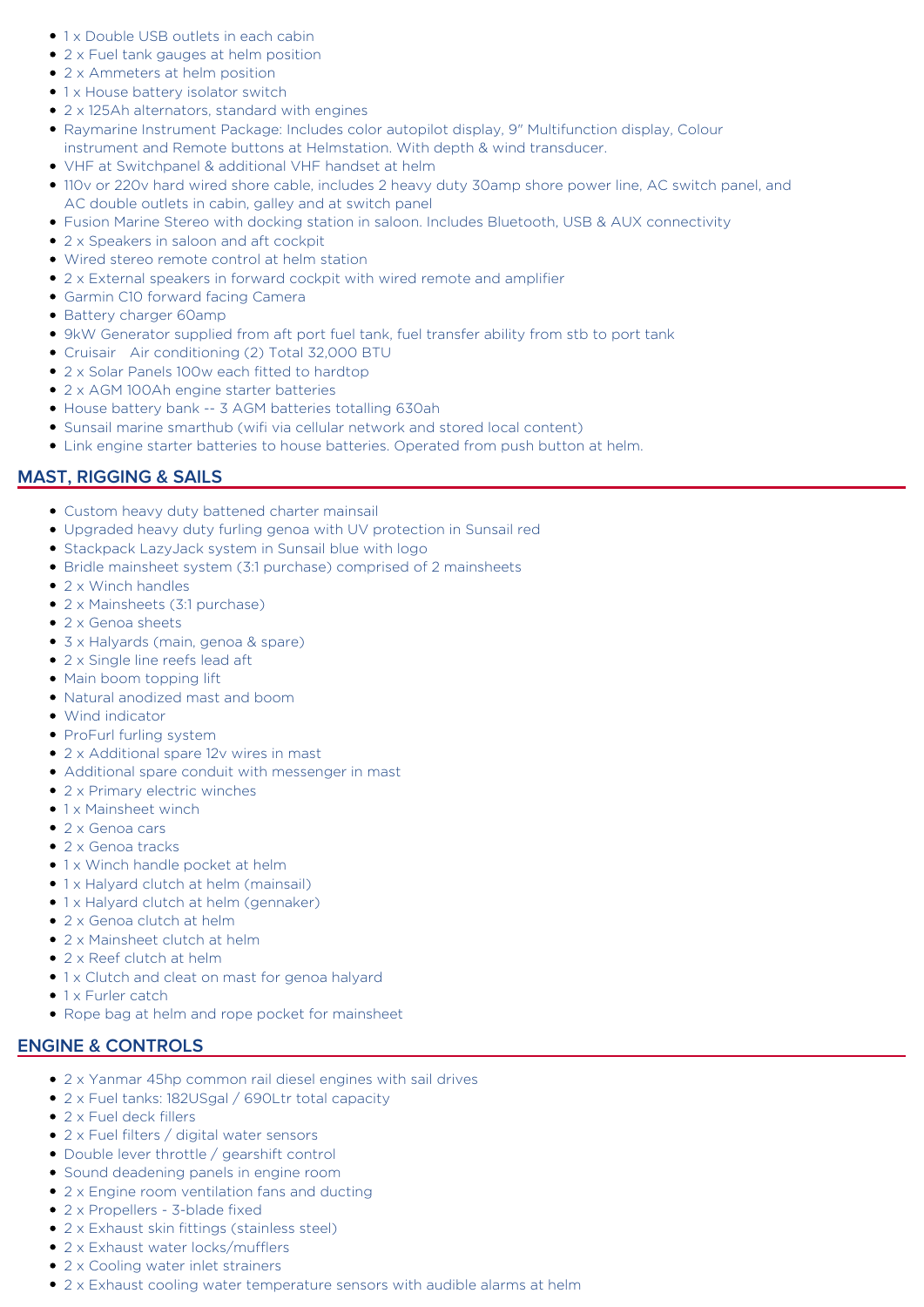# **RUDDER & STEERING SYSTEM**

- Balanced spade rudders
- Rudder stock in F16ph stainless steel
- Self aligning bearings
- Chain and wire steering system with bulkhead steering unit and brake
- Destroyer-type steering wheel
- **Stainless steel emergency tiller**

## **PLUMBING INSTALLATION**

- Hot and cold pressurized fresh water system
- 2 x Water tanks with total capacity 206USgal / 780L
- 1 x Fresh water pressure pump with accumulator tank
- 2 x Hot water tanks with total capacity 12USgal / 46L
- Transom shower with hot and cold water mixer
- 4 x Large bowl Quiet Flush electric Marine toilets
- 2 x Electric bilge pumps (keel sump) with float switches and alarm at switch panel
- 2 x Manual bilge pumps
- 2 x High water bilge float switches with alarm at switch panel
- 2 x Electric bilge pumps (engine room) with alert at switch panel

# **SAFETY GEAR**

- 6 x Mooring / dock lines
- 8 x Fenders
- 55lb Stainless steel anchor with galvanised chain
- 35lb Britany anchor with chain & warp
- Anchor bridle, shackles and hook
- Life jackets and safety harnesses per max pax
- $\bullet$  Bell
- Flare kit
- Binoculars
- Navigation tools: Parallel rule, compass, dividers

## **GENERAL EQUIPMENT**

- Owner's Operating Manual
- 6 x Fire extinguishers
- NMMA Certification
- CE Certification

# **CRUISING GEAR**

- Cockpit cushions
- Bed linens per max pax
- Plates, cups, saucers, glasses per max pax
- Flatware per max pax
- Pots, pans, miscellaneous food prep tools
- Cooking and serving utensils
- Coffee pot, tea kettle, toaster
- Towels and washcloths
- Snorkeling gear per max pax